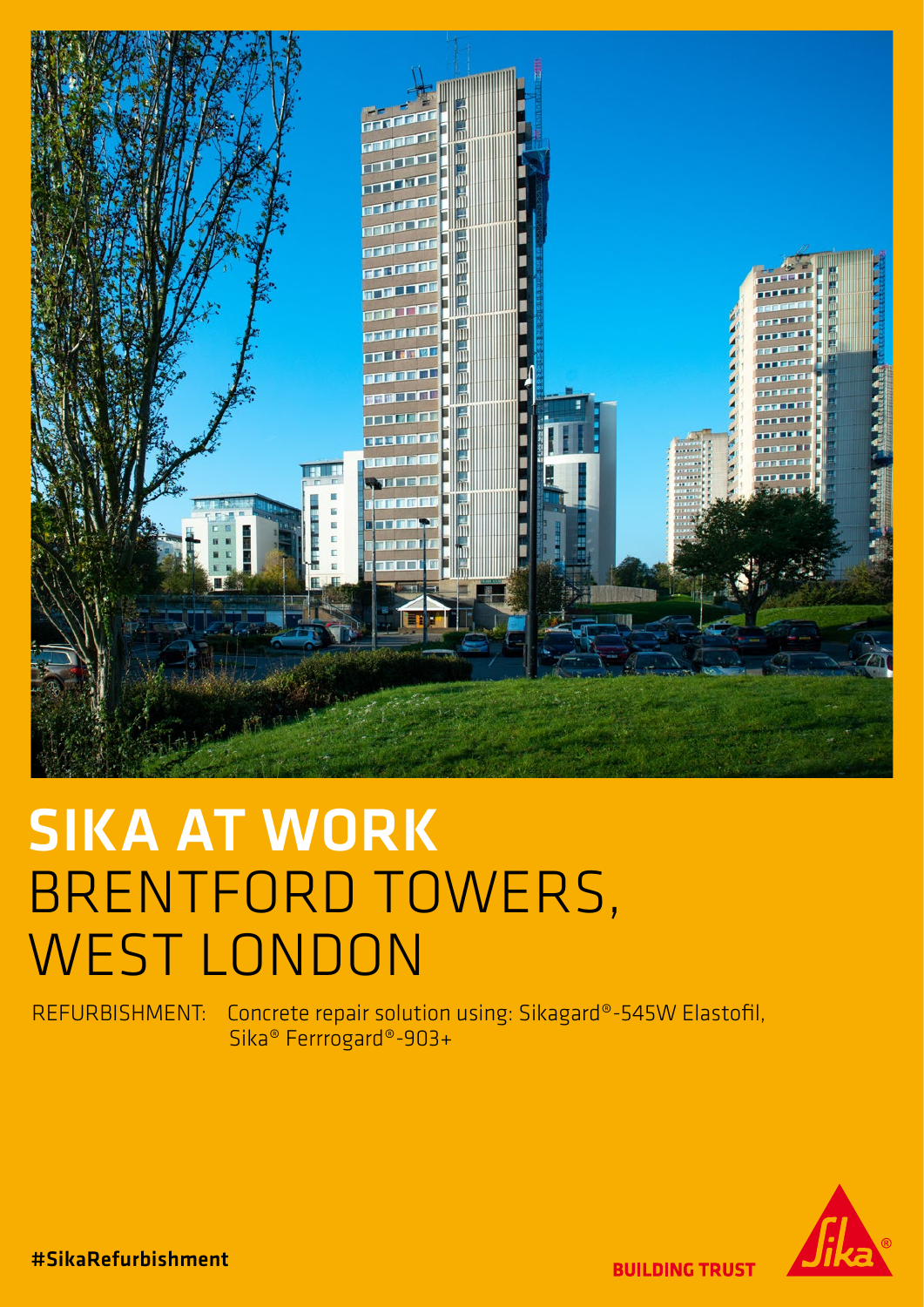## BRENTFORD TOWERS WEST LONDON

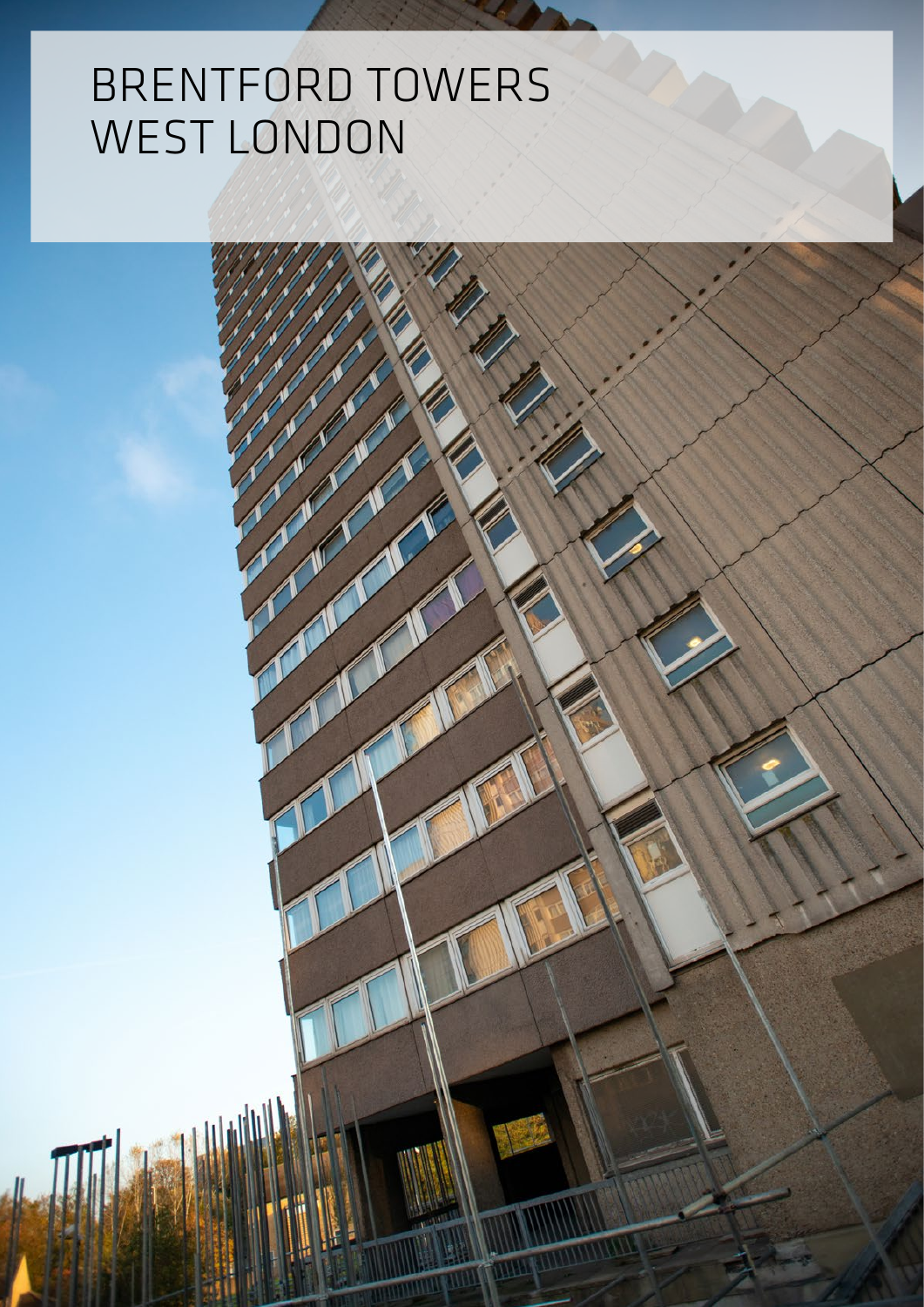### SIKA CONCRETE REPAIR SOLUTION RISES TO CHALLENGE OF TOWER BLOCK REFURB.

Sika supplied the corrosion-resistant repair solution as part of a huge refurbishment involving six social housing tower blocks.

The Brentford Towers in west London form an imposing cluster in an estate within the capital's Hounslow district. Built between 1968 and 1978, the towers contain 88 homes in each of 6 twenty four storey point blocks with exciting views over the Thames and West London. Over time, the structures' concrete façade had become cracked and spalled in areas, leading to Hounslow Council implementing a repairs programme as part of a major overhaul of the buildings. .